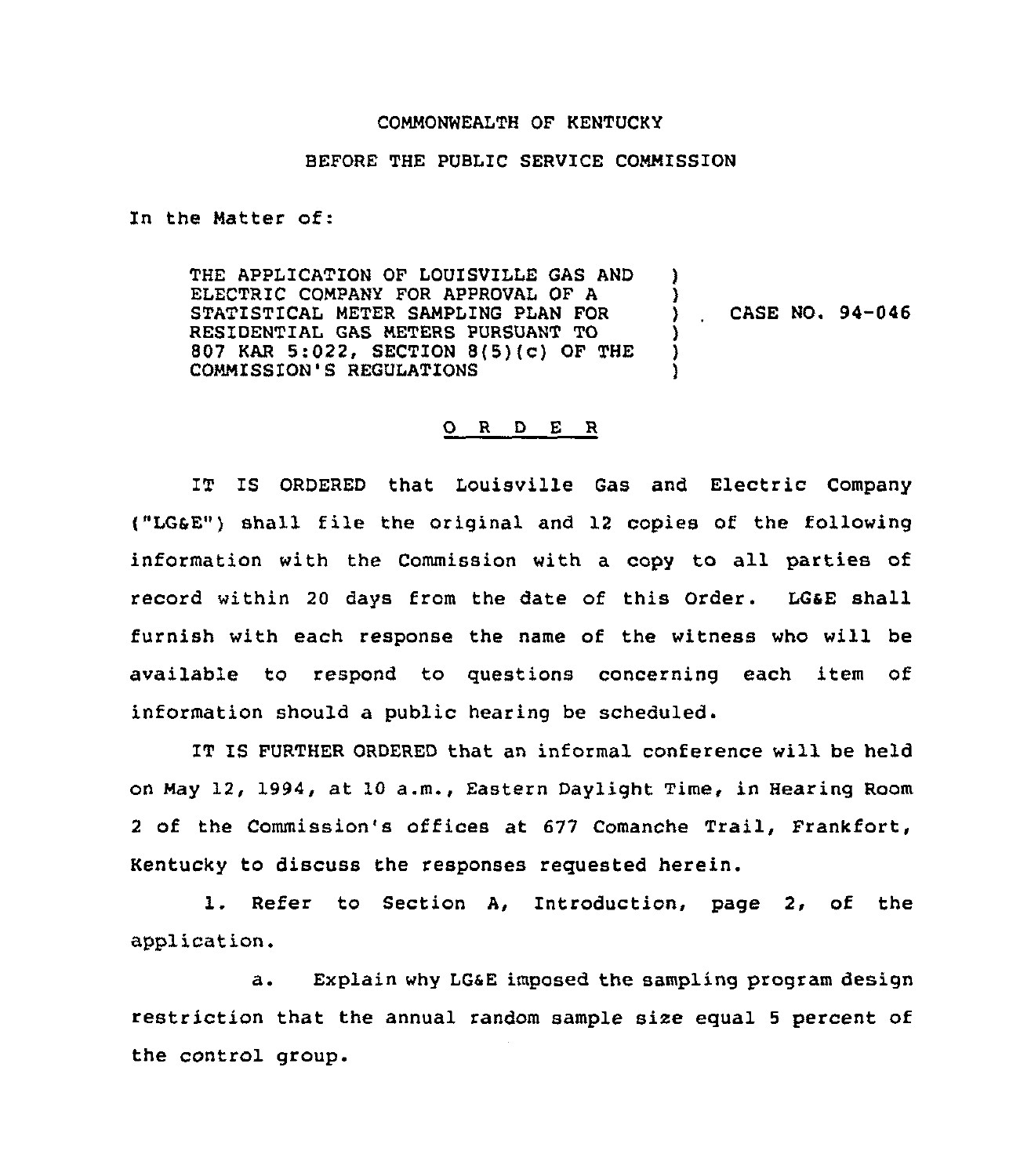b. Under LG&E's plan, is it possible for <sup>a</sup> residential meter to remain untested for 30 years?

c. LG&E stated "The primary purpose of the program is the detection and removal at the earliest possible date of any group of meters not meeting prescribed performance standards." To accomplish this purpose, has LG&E considered:

(1) Applying the sampling plan to each group of meters in the first year the meters are in service?

(2) Employing <sup>a</sup> universal program for all meters in service including commercial meters?

2. Refer to Exhibit A-3.

a. Explain why control group sampling begins in the tenth rather than the first year of service.

b. Explain why meters tested in year 11, for example, are not included in randomly selected meters in year 12.

c. Under LG&E's plan, it appears that <sup>a</sup> tested meter (either new or repaired) re-entering LG&E's system, but not the control group population, in year 11 will not be eligible for testing for at least 20 years. Explain how the sampling plan picks up tested meters in subsequent years.

d. Why is LG&E opposed to Mary Kay Rayens' suggestion for the selection of a sample size according to the formula shown on page 4?

e. Is it possible to include the commercial meters in the sampling test if the sample size is modified for <sup>a</sup> smaller control group size?

 $-2-$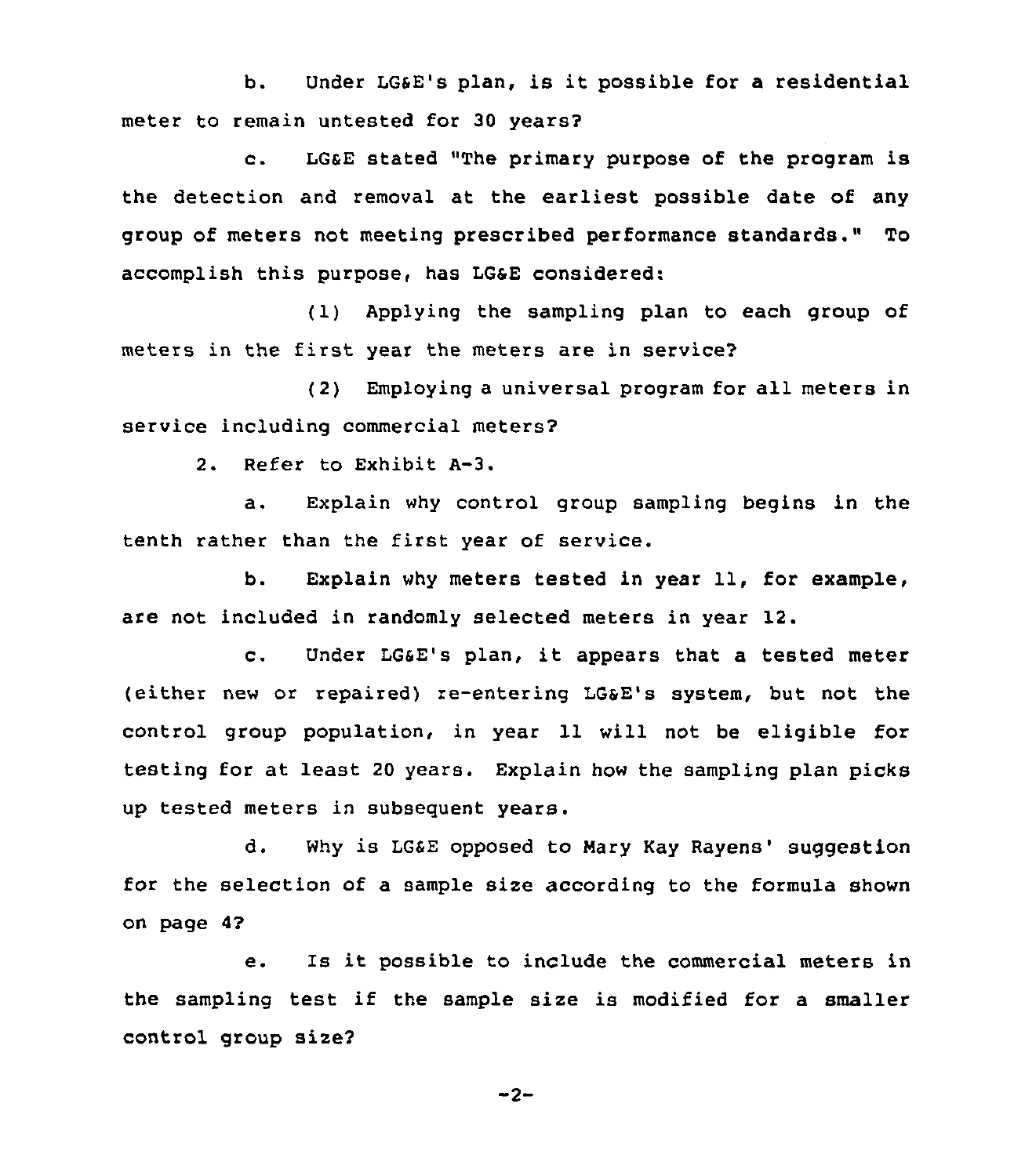f. In Section A, page 1, LGSE stated that when the sampling plan applied to smaller populations, the sampling plan was not as powerful as LGaE would have liked. What is the criteria of a powerful plan in LG&E's judgement?

g. What is the average homogeneous control group size in LG6E's commercial meter population?

h. What will be the maximum size of the control group in LG&E's proposed plan?

i. Explain the rationale for limiting the meter lives to 30 years.

j. Provide statistical records and bar graphs for meter testing for the past 30 years or for as many as available.

k. Does LGSE agree with the eguation on pages <sup>2</sup> and 3? If no, explain.

1. Does Dr. Rayens' recommendation on Page 5 conflict with LG&E's plan?

m. What is the finite population correction used by LG&E?

3. How does LGsE plan to combine control groups?

4. Why was a performance standard of 80 percent chosen while the records in Section <sup>C</sup> of LGSE's application show the meter performance records higher than 90 percent? Will LGsE consider a higher performance standard? Explain.

5. LGsE proposes to test a second sample group when the first sample fails the test. Does the second test indicate a lack of confidence in the sampling plan? Explain.

 $-3-$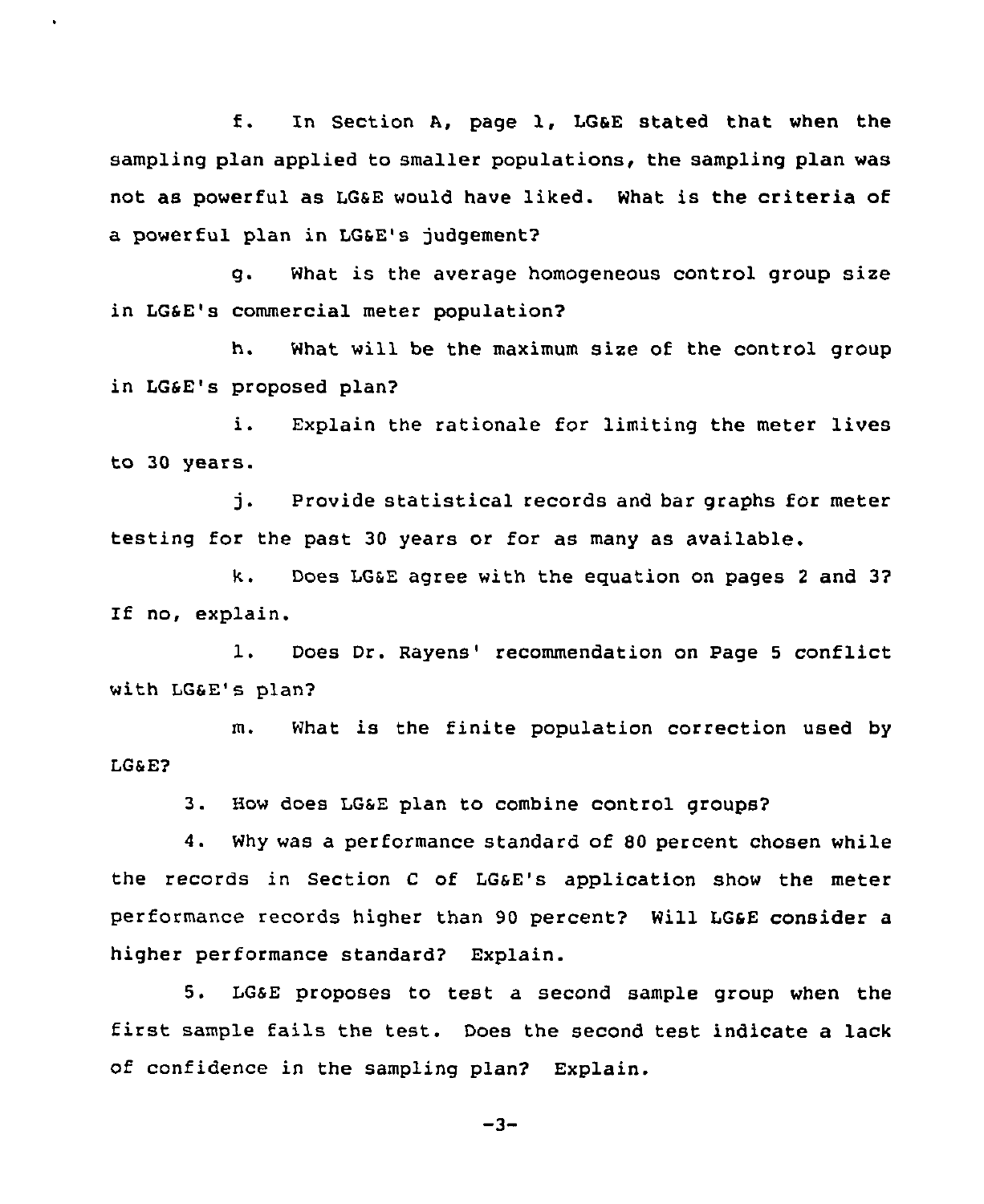6. Define the term "defective meter" as used in the proposed sampling plan.

7. Refer to Section A(7) A, B, and C. Describe the procedure and the plan for testing meters in service one to nine years. Illustrate the plan with examples.

8. Refer to Section A(8).

a. When is a group classified for accelerated early removal?

b. Describe the plan for accelerated early removal.

9. Will LGSE introduce an incentive plan to control those groups with samples performing at 95+ percent accuracy level? Explain and provide examples.

10. Will LGaE introduce a tightened plan for meters performing at low accuracy level but within the standard performance criteria? Explain and provide examples.

11. Refer to A(9).

a. Describe the additional sampling plan referred to in this response.

b. Provide a sample of the annual report of the sampling test and meter performance records which LGsE will provide to the Commission under the proposed plan.

12. Refer to the statistical technigue used to determine population characteristics. Provide an example from Table A-5 to verify the calculated Z.

 $-4-$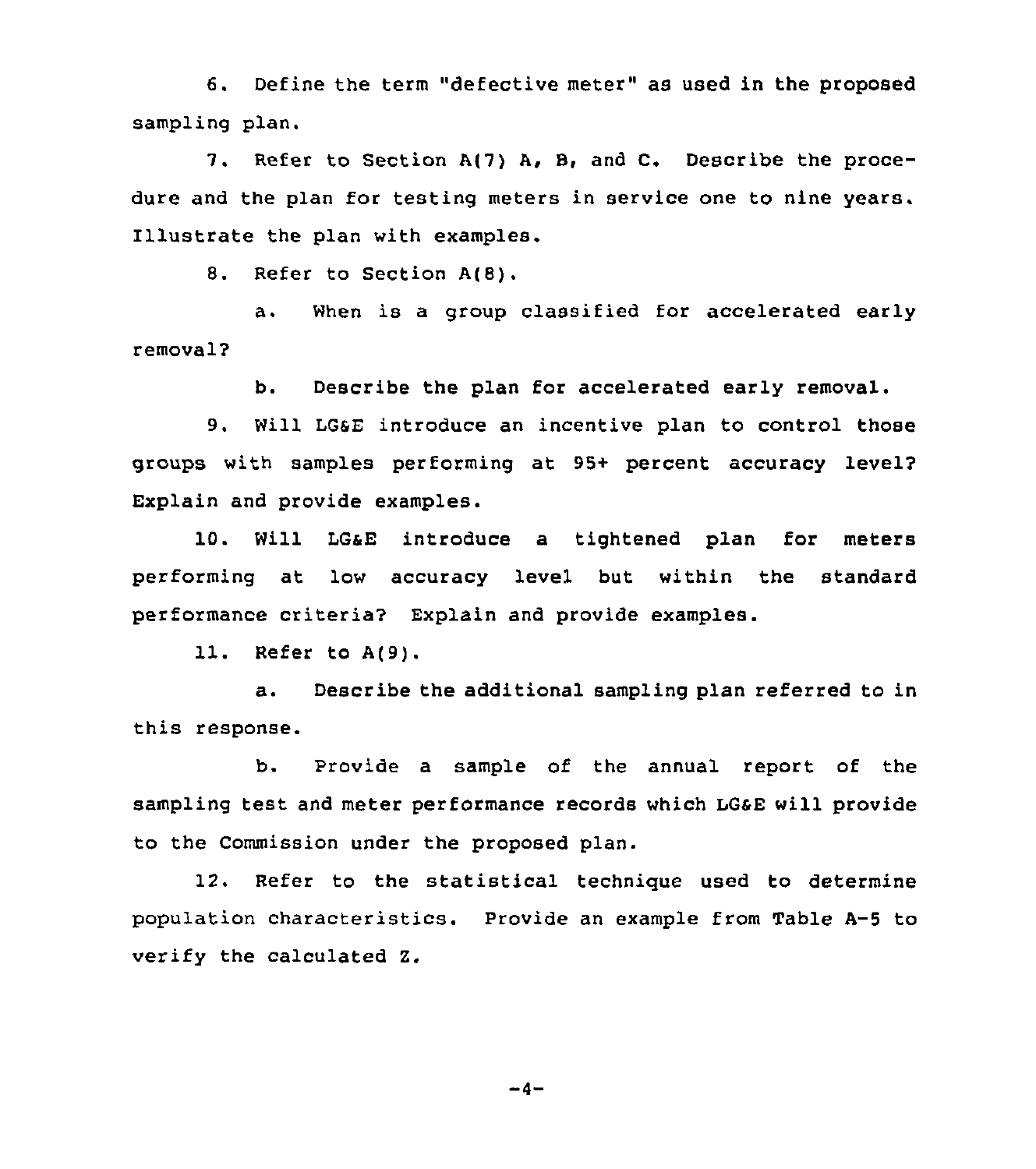13. Refer to Section <sup>C</sup> and Section E, Subsection 3, wherein LGsE states that certain Rockwell meters do not perform as well as American Gas meters.

a. Does LGSE currently purchase Rockwell meters? Explain.

b. Explain why Rockwell meters were not included in the sampling plan.

c. Under LGsE's plan, is it possible for the less efficient Rockwell meters to be replaced at a faster rate than savings are realized from the sampling plan? Explain.

d. Would the Rockwell meters be replaced or repaired at a faster rate if they were included in the sampling plan2 Explain.

e. What percentage of meters currently in use are Rockwell manufactured meters2

14. Provide the number and type of residential and commercial meters installed each year since 1964.

15. Refer to Section <sup>D</sup> of the application. Provide a breakdown of the costs included in the \$7,497,698 in "Savings in Meter Purchase Costs — Residential." 1nclude with this response copies of all workpapers, calculations, and assumptions (such as the rate of return on plant and any discount rates applied to the savings) used in deriving this number.

16. Provide a present value analysis of the anticipated savings resulting from the proposed statistical sampling plan and copies of all workpapers, calculations, and assumptions used in the analysis.

$$
-5-
$$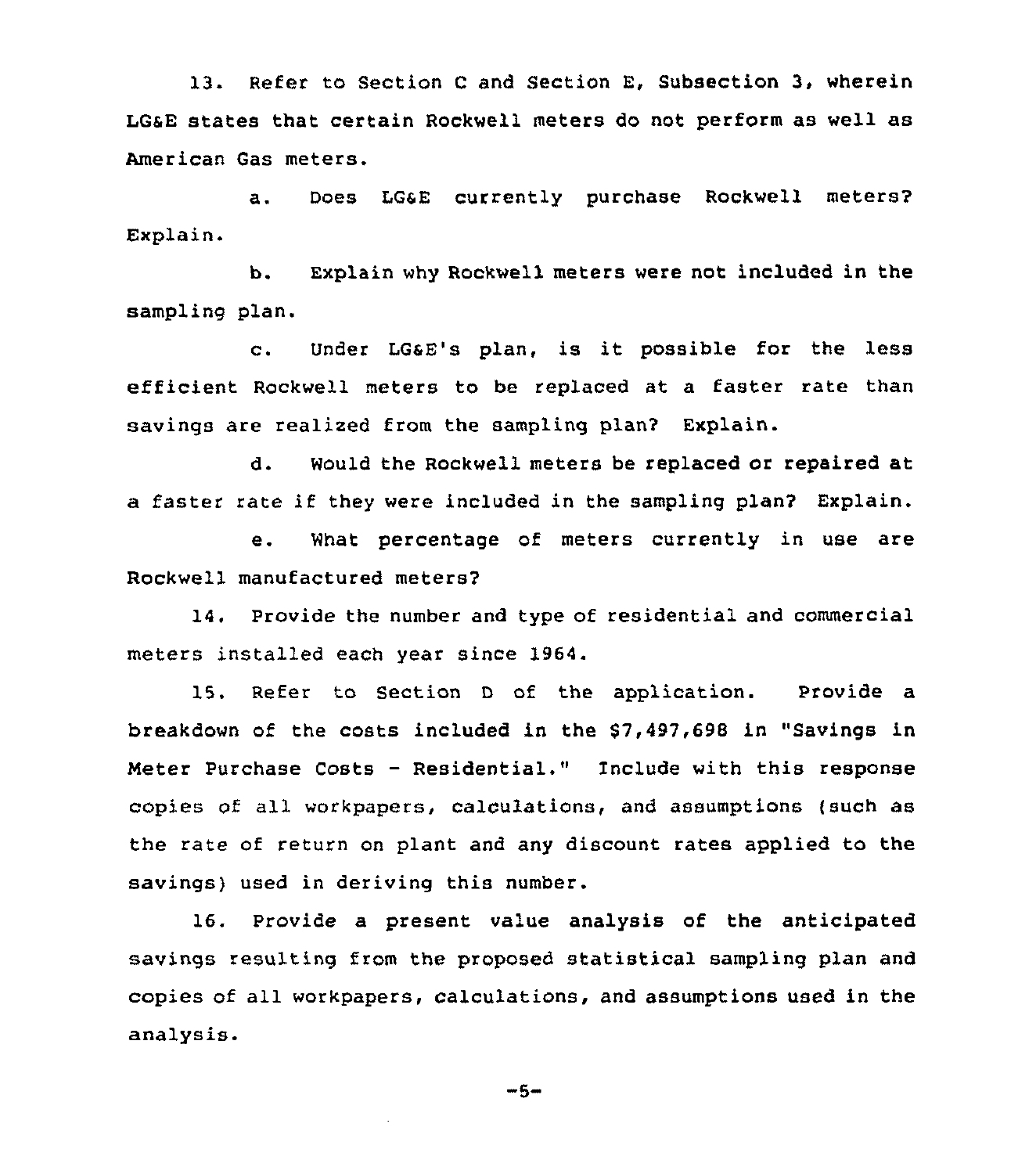17. Refer to paragraph <sup>4</sup> of the application. Provide the following:

a. An estimate of the amount of the savings that will be used to enhance the customer safety education program.

b. LGsE's planned use of the savings not used in the customer safety education program.

18. Provide an analysis of number of times LGSE personnel find safety problems when inspecting a customer's premises as a part of change-out inspections.

19. Refer to Section B.

a. Page <sup>2</sup> under Other Safety Measures in Existence: What maintenance and other programs are directed towards safety, and how many visits to customers' premises are conducted annually?

b. Under Meter Reading. Will LGSE consider automatic meter reading in the near future? Xf yes, will such a plan eliminate the inspection by the meter readers of any unsafe condition that needs to be corrected?

c. On page 3, LGaE stated that customer service made 3,065,663 visits to its customers' premises in 1991. Are the 2,839,404 meter readings included in the customer service visits?

d. Provide the workout for the numbers given in the table captioned "Gas Meter Changes for 1993."

e. What is the anticipated cost of the Natural Gas Owner's Manual?

20. Refer to Section D, Replacement of Aging Meters.

 $-6-$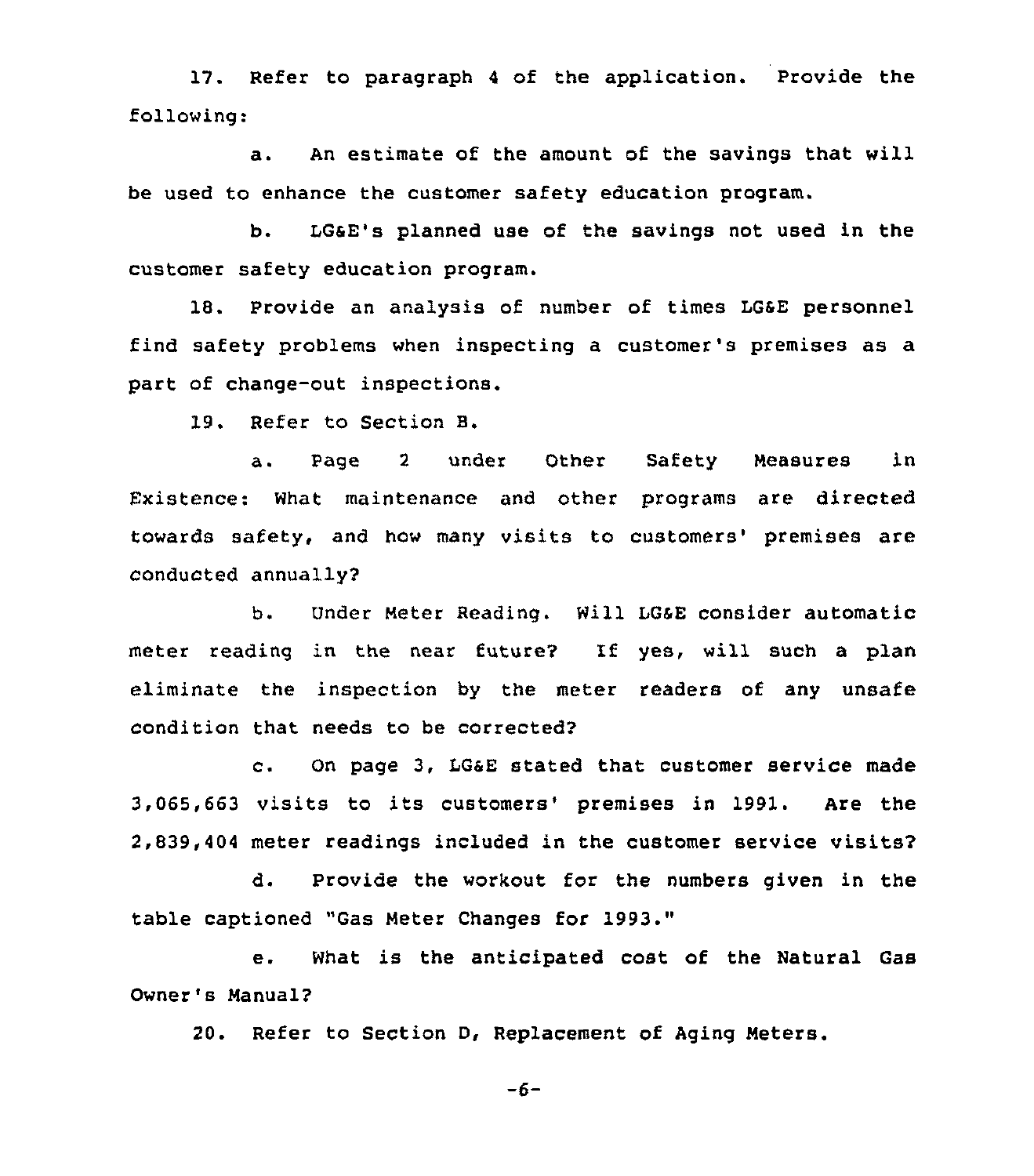a. Are meters removed on the basis of their poor performance or on the periodic testing schedule? Explain in detail.

b. If the 65,000 meters are showing poor performance, how does LGsE justify placing them in service for 20 more years?

21. Refer to Section E, Performance Control Plan vs. Periodic Test Schedule. The number of meters tested under the performance control program for the year 1993 is <sup>5</sup> percent of those included in periodic test schedule for the same year. Does this represent the meters in service since 1983 only? If yes, explain why the meters installed prior to 1983 were not included in the performance control program.

22. What is a priority to LG&E--the cost savings realized from the proposed plan, or the accuracy achieved in the measurement of gas delivered to LG&E's customers? Explain.

23. Refer to Section E.

a. Some tables show groups smaller than 2,000 as specified by LGSE's plan. Explain why. How will the smaller groups be tested?

b. Do the cost savings based on successfully testing <sup>5</sup> percent of the meters each year after 10 years in service contain any contingency costs for meters that fail the test and must be removed?

c. Has LG&E considered the costs for removing meters which have been in service for <sup>30</sup> years? If yes, explain and provide the estimated costs considered.

 $-7-$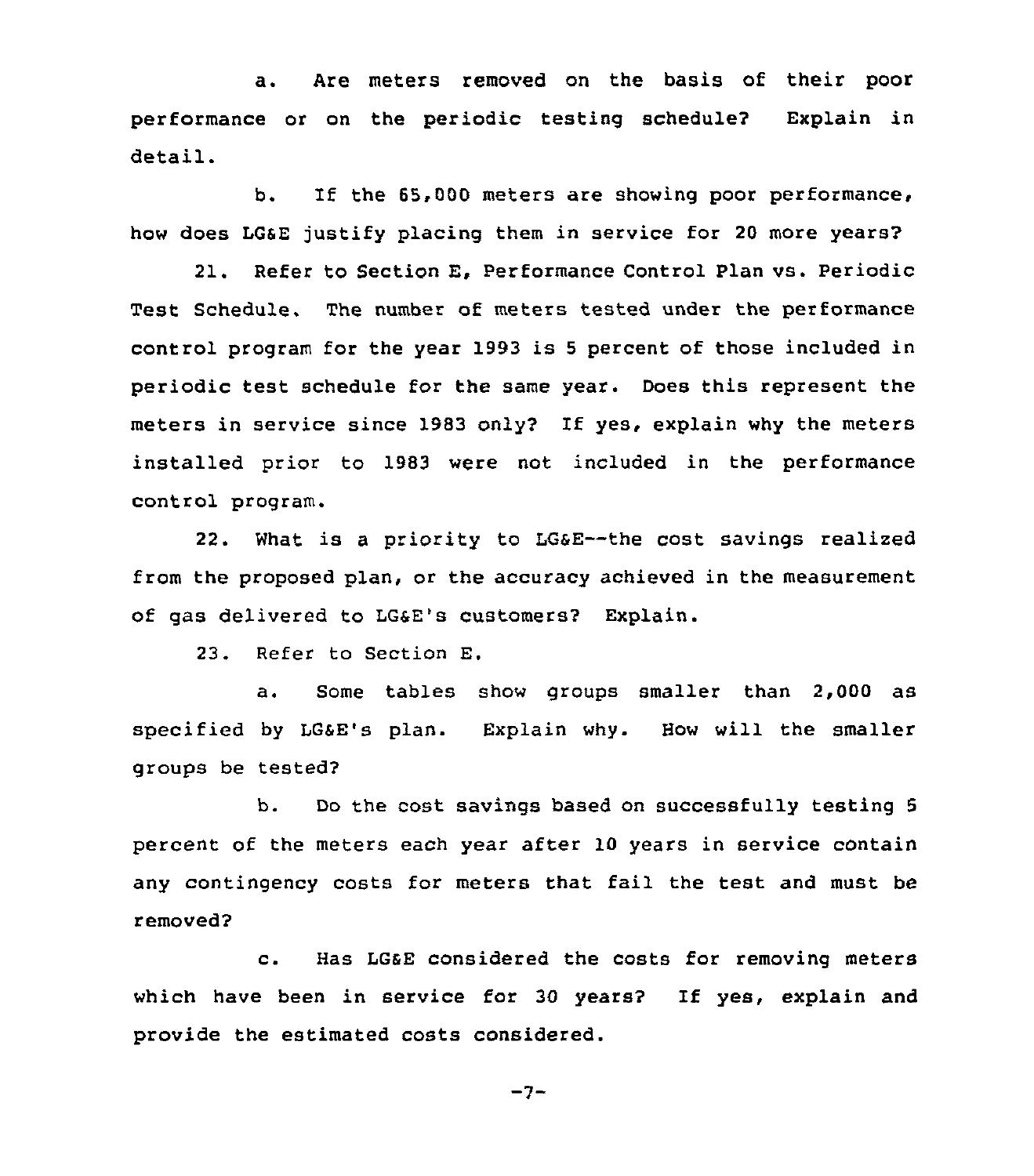d. Provide a breakdown of costs for meter testing to include the cost of removing, testing, maintaining, and reinstalling a meter and the average cost of a new residential meter.

24. Will LGsE test the customer's piping and appliances for leaks as part of the sample testing program? Will LGaE consider introducing leak testing within the sampling plan? Explain.

25. Refer to Commission regulations 807 KAR 5:006, Section 25(5)(b) and (c). Each of these inspections must be performed at intervals not to exceed the periodic meter test interval.

a. With regard to the elapsed time between each inspection under LGSE's plan, could the interval of time increase to 30 years?

b. Under LGsE's sampling plan, would it agree to continue to perform each of these inspections at intervals not to exceed 10 years?

26. LGsE's operating and Maintenance Plan does not specify the additional actions, if any, LGsE personnel perform at a customer service at the time of meter change-out.

a. Describe the actions performed by LG&E personnel on customer-owned facilities, such as customer piping and appliances, at the time of meter change-out. Provide a copy of any procedures LG&E has adopted.

b. Has LG&E adopted any of the National Fuel Gas Code (NFPA 54) procedures to be taken each time gas service is interrupted, such as at the time of meter change-out? Provide a copy of

 $-8-$